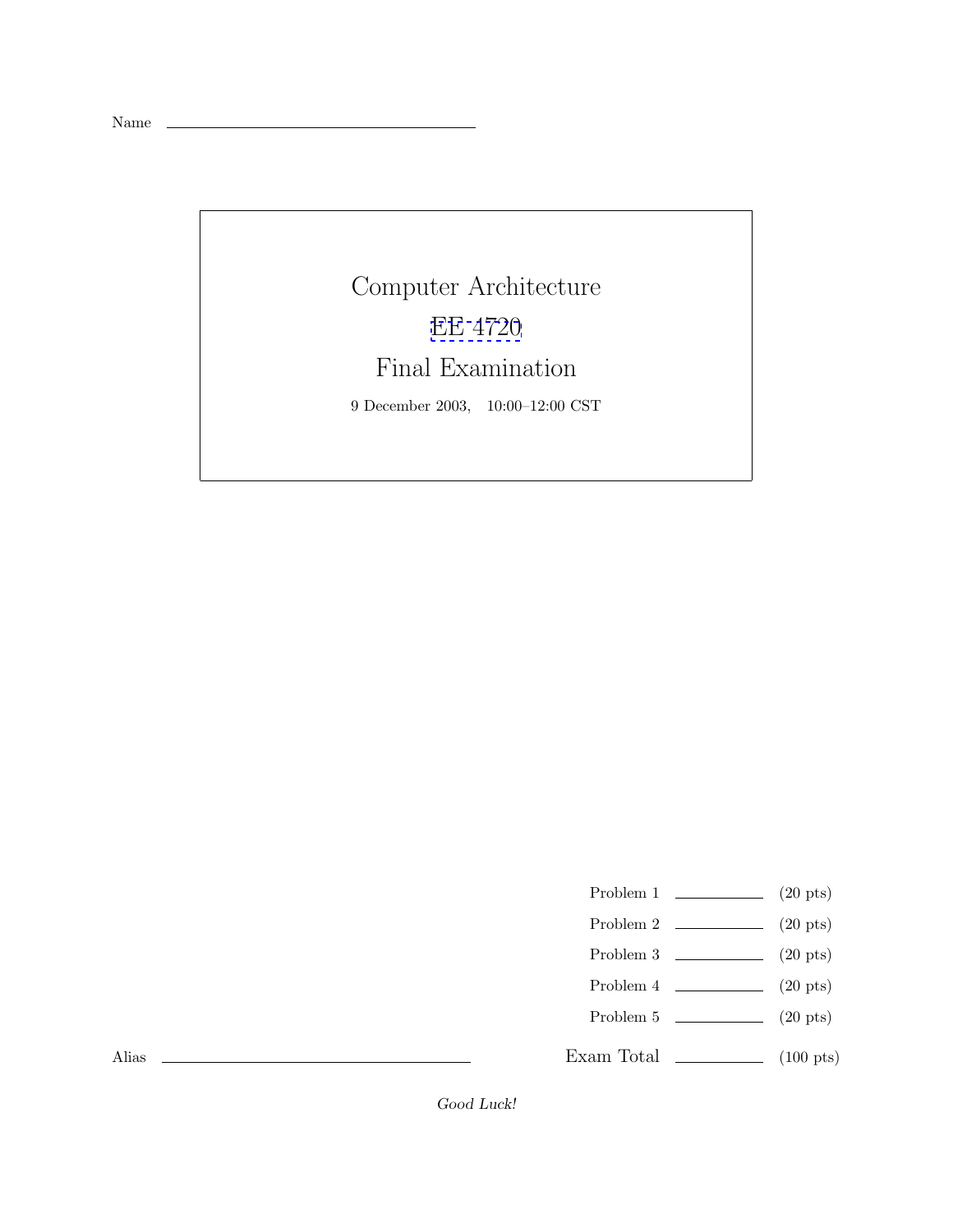Problem 1: (20 pts) The execution of a MIPS code fragment on a dynamically scheduled machine is shown on the next page. The diagram shows the values on certain wires at certain cycles. For example, 4:65 means that at cycle 4 the labeled wire holds value 65. The physical register file table is completed, ID- and commit-map tables are blank.

- The FP add unit has 3 stages, the FP multiply unit has 5, and the EA and ME are used for loads and stores.
- All destination registers are floating point.
- WB and commit can be done in the same cycle (indicate with a WC).
- To keep things simple the result of every instruction is zero and there are no cache misses.
- (*a*) The ID and commit register map tables are blank ...
- ... complete them (the ID and commit register map tables.)

Show the correct architected register numbers, or for partial credit make them up. (Two are easy, the rest are interesting.)

Show the initial values (just before cycle 0) in the ID and commit map tables.

(*b*) Complete the pipeline execution diagram.

Be sure to show Q, RR, WB, C (or WC), and a possible functional unit.

(*c*) Write a program consistent with these tables and labels.

Choose consistent instructions.

Choose consistent registers. If a register number cannot be determined, use a question mark.

- *Hint 1: In the physical register file table, put a "1" next to the first (earliest) register removed from the free list, put a "2" next to the second register removed from the free list, and so on. Similarly, put a "1" next to the first register put back in the free list, etc. To figure out which physical register belongs to which instruction destination (easy) use the fact that certain events occur in program order.*
- *Hint 2: To figure out which architected register an instruction is writing (interesting) remember what causes a register to be put back in the free list.*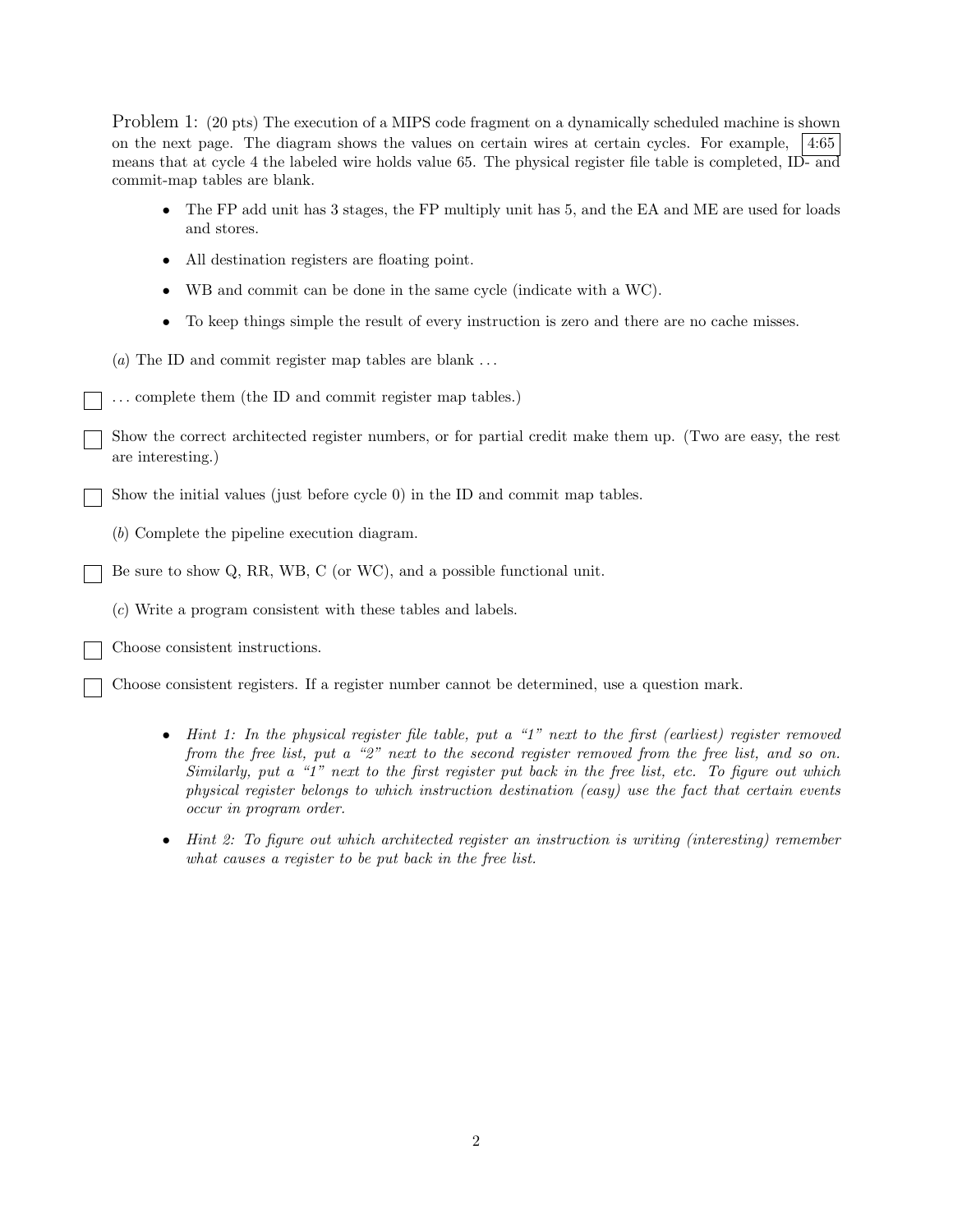

Problem 1, continued: See previous page for instructions.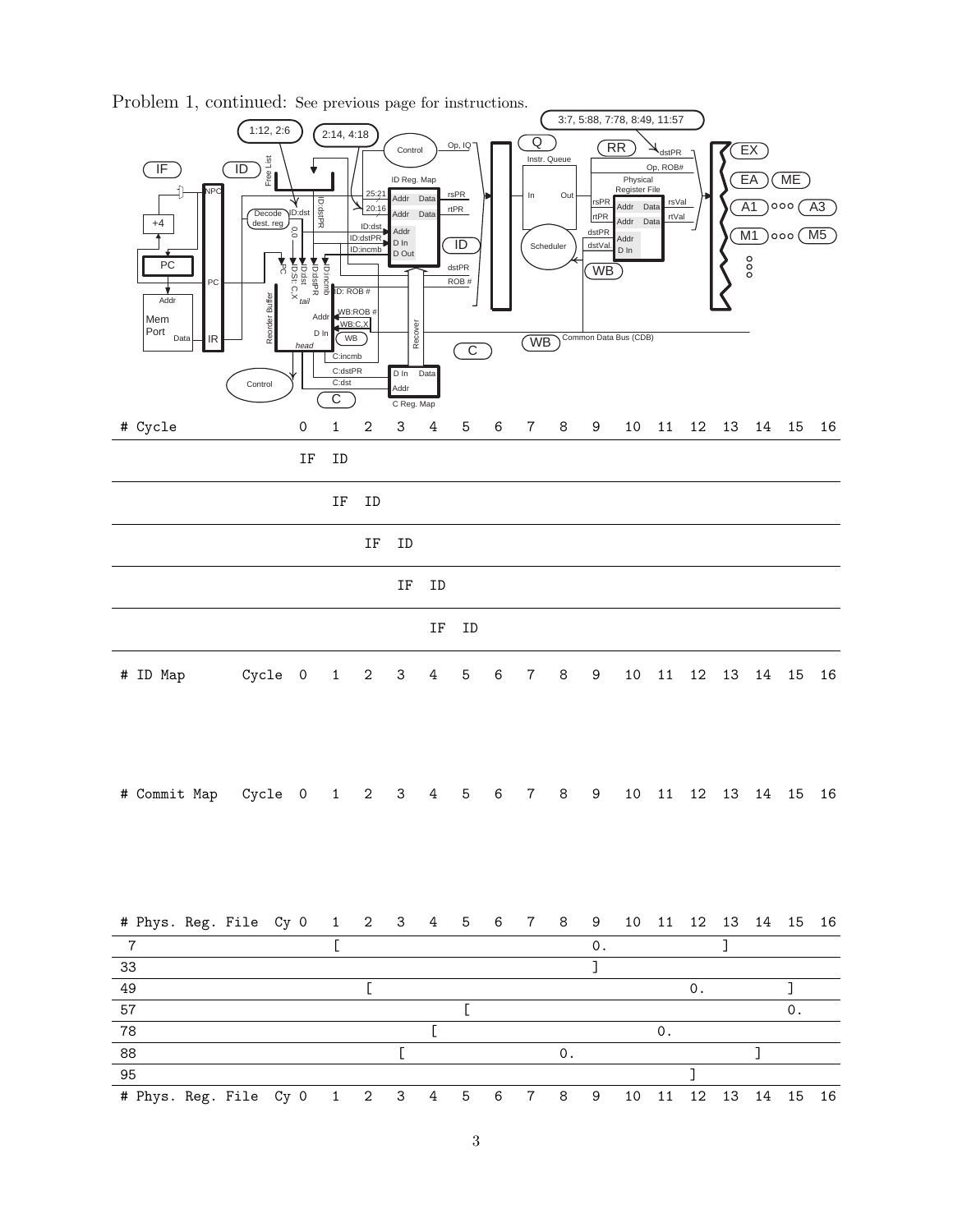Problem 2: (20 pts) In all of the problems below please check the code samples carefully for dependencies. All implementations below are fully bypassed. Please check the code samples carefully for dependencies.

(*a*) The code below executes on a 1-way statically scheduled machine in which the add FP functional unit has a latency of 3 and an initiation interval of 2.

Show a pipeline execution diagram for the code.

| # Cycle             |    |  | 0 1 2 3 4 5 6 7 8 9 10 11 12 13 14 15 |  |  |  |  |                   |  |
|---------------------|----|--|---------------------------------------|--|--|--|--|-------------------|--|
| add.s f2, f4, f6    | ΙF |  |                                       |  |  |  |  |                   |  |
| add.s f8, f2, f12   |    |  |                                       |  |  |  |  |                   |  |
| add.s f14, f10, f16 |    |  |                                       |  |  |  |  |                   |  |
| # Cycle             |    |  | 0 1 2 3 4 5 6 7 8 9                   |  |  |  |  | 10 11 12 13 14 15 |  |

(*b*) The code below executes on a 1-way statically scheduled machine in which the add FP functional unit has a latency of 3 and an initiation interval of 1.

Show a pipeline execution diagram for the code.

| # Cycle             |    |   |  |                 |  |  |  |  | 0 1 2 3 4 5 6 7 8 9 10 11 12 13 14 15 |  |
|---------------------|----|---|--|-----------------|--|--|--|--|---------------------------------------|--|
| add.s f2, f4, f6    | ΙF |   |  |                 |  |  |  |  |                                       |  |
| add.s f8, f2, f12   |    |   |  |                 |  |  |  |  |                                       |  |
| add.s f14, f10, f16 |    |   |  |                 |  |  |  |  |                                       |  |
| # Cycle             | 0  | 1 |  | 2 3 4 5 6 7 8 9 |  |  |  |  | 10 11 12 13 14 15                     |  |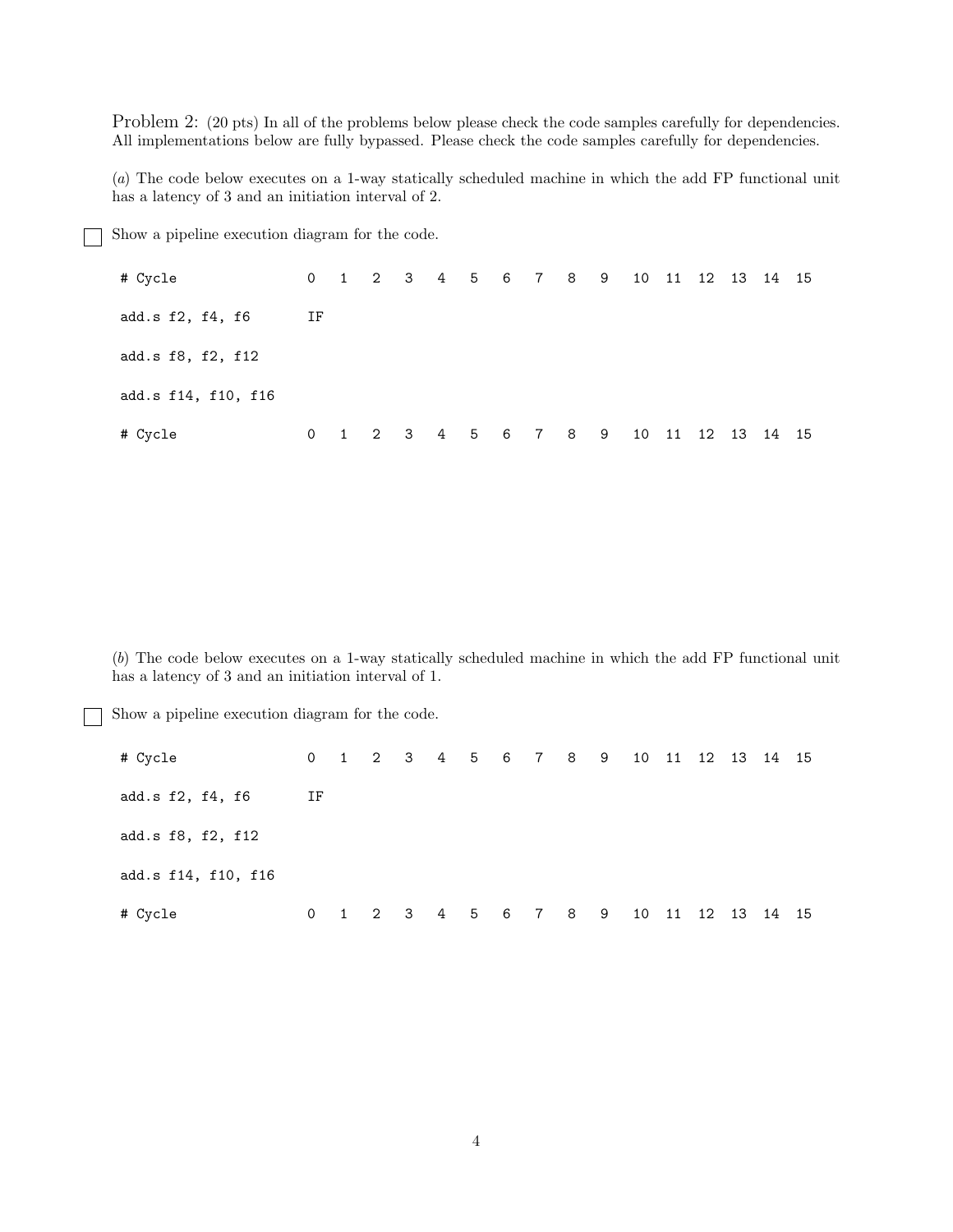## Problem 2, continued:

(*c*) The code below executes on a 2-way statically scheduled machine in which the add FP functional unit has a latency of 3 and an initiation interval of 1.

Show a pipeline execution diagram for the code.

# Cycle 0 1 2 3 4 5 6 7 8 9 10 11 12 13 14 15 LINE: # LINE = 0x1000 add.s f2, f4, f6 IF add.s f8, f2, f12 add.s f14, f10, f16 and r1, r2, r3 # Cycle 0 1 2 3 4 5 6 7 8 9 10 11 12 13 14 15

(*d*) In a correct solution to the problem above there should be at least one instruction for which a precise exception is impossible. If that describes your solution, show a pipeline execution diagram below in which all instructions could raise precise exceptions (even though they don't). It's also possible that in a correct solution to the problem above all instructions can raise precise exceptions. If so, show a pipeline execution diagram below in which some instructions cannot raise a precise exceptions. In the absence of exceptions all pipeline execution diagrams must show correct execution.

Show the appropriate pipeline execution diagram, or show how the one above would be different.

Identify those instructions for which precise exceptions are impossible (above or below) and explain why.

# Cycle 0 1 2 3 4 5 6 7 8 9 10 11 12 13 14 15 LINE: # LINE = 0x1000 (Either put solution here or show changes to previous solution.) add.s f2, f4, f6 IF add.s f8, f2, f12 add.s f14, f10, f16 and r1, r2, r3 # Cycle 0 1 2 3 4 5 6 7 8 9 10 11 12 13 14 15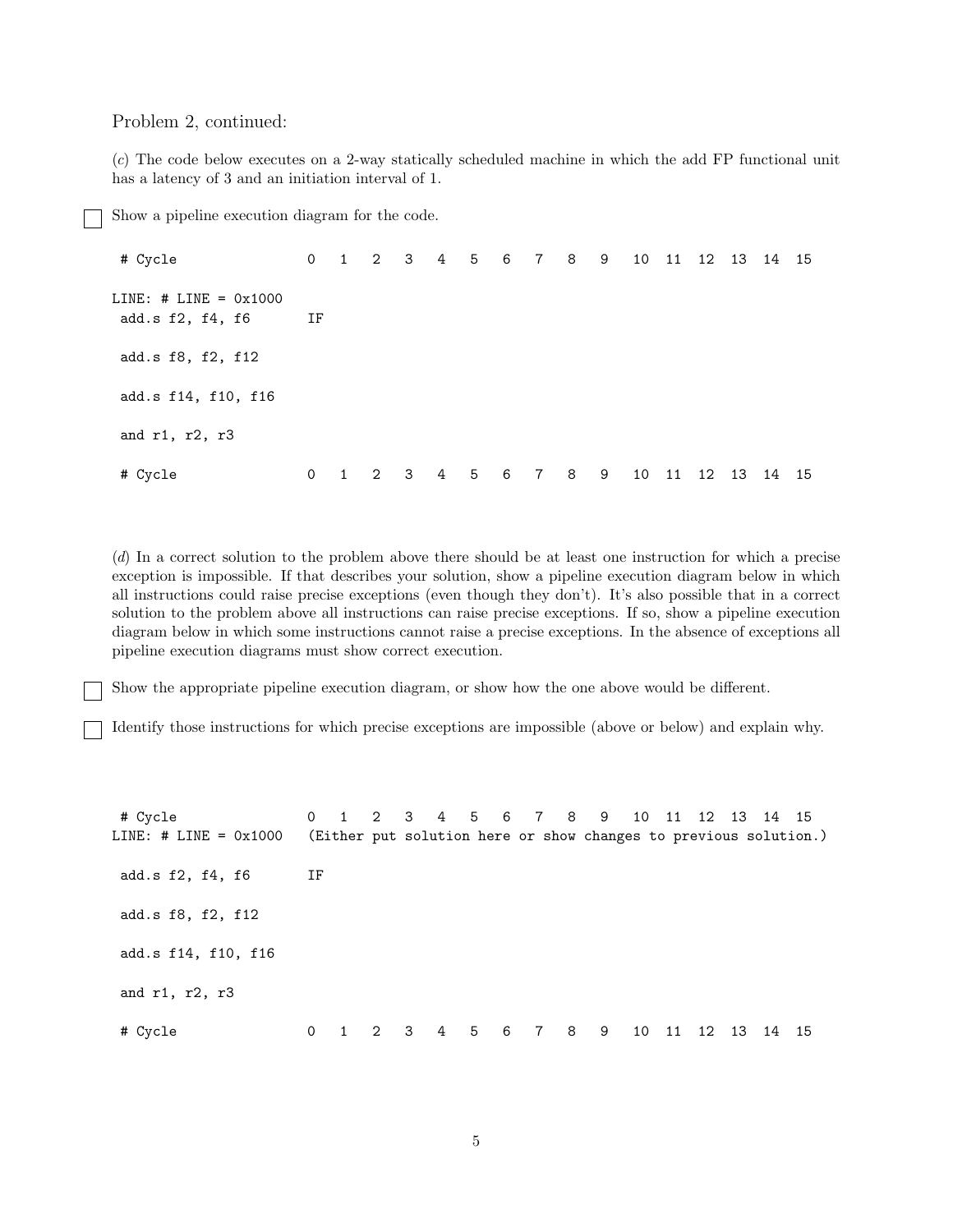Problem 2, continued:

(*e*) The code below executes on a 2-way superscalar dynamically scheduled machine using method 3 (the only one covered this semester), the same one used in Problem 1. The FP add unit has a latency of 3 and an initiation interval of 1.

Show a pipeline execution diagram. Don't forget the commit stage.

Assume an unlimited number of reorder buffer entries and physical registers.

# Cycle 0 1 2 3 4 5 6 7 8 9 10 11 12 13 14 15 LINE: # LINE = 0x1000 add.s f2, f4, f6 IF add.s f8, f2, f12 add.s f14, f10, f16 and r1, r2, r3 # Cycle 0 1 2 3 4 5 6 7 8 9 10 11 12 13 14 15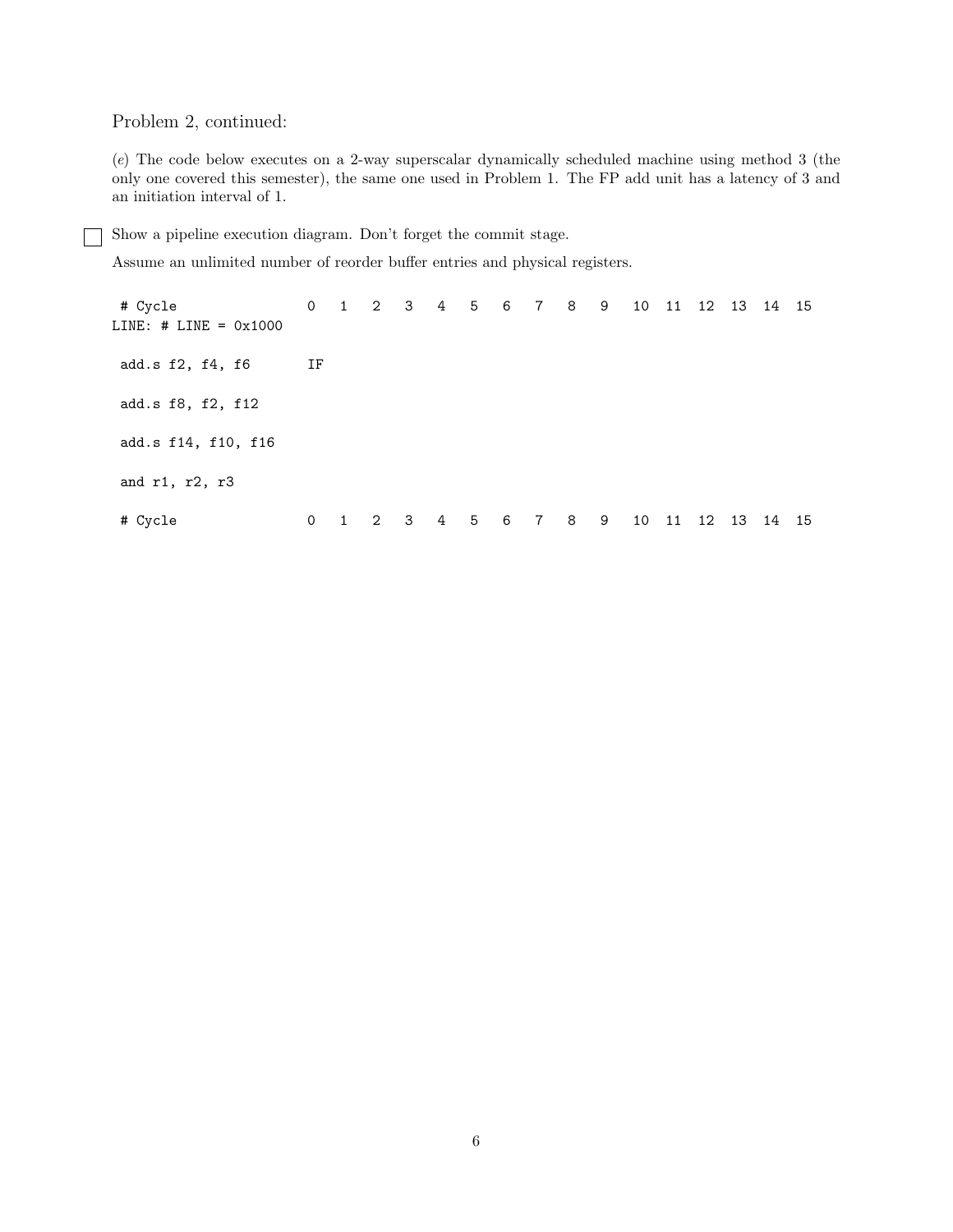Problem 3: (20 pts) Two MIPS implementations are illustrated below, the right one has a multiplexor at the input to the EX/MEM.rtv pipeline latch, the left one does not.



(*a*) Provide two code samples, one in which the multiplexor is useful and one in which it is not. Briefly explain.

<sup>(</sup>*b*) Suppose version 5.11 of a compiler was written for the implementation on the left and is in the hands of customers. Version 5.99 of the compiler also includes the right implementation and is being released soon. Which two compilation options would you have to use to take advantage of the changes made for the right implementation? (The exact names of the compiler options is unimportant, but it should be obvious what they do.) Briefly explain why each option is necessary and how it would affect the code.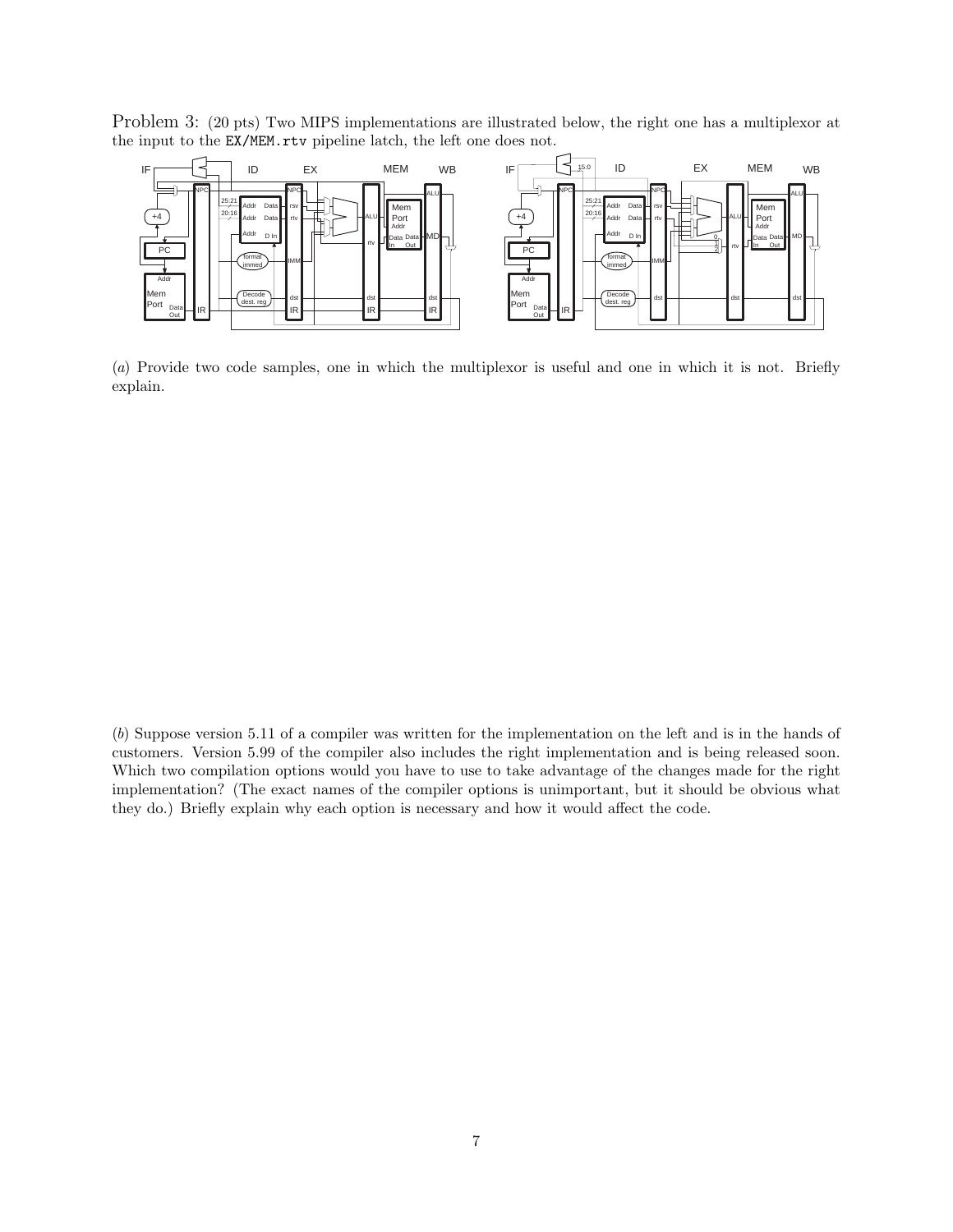Problem 3, continued:

(*c*) Design the control logic for the rtv multiplexor. Unlike Homework 4, **the logic must be in the EX stage**. Where appropriate, show which bits are being used, e.g., 12:5.



(*d*) There is a good reason why the control logic for the ALU input multiplexors should be in the ID stage that does not apply to the rtv multiplexor control logic. What is the reason, and why does it not apply to the rtv logic?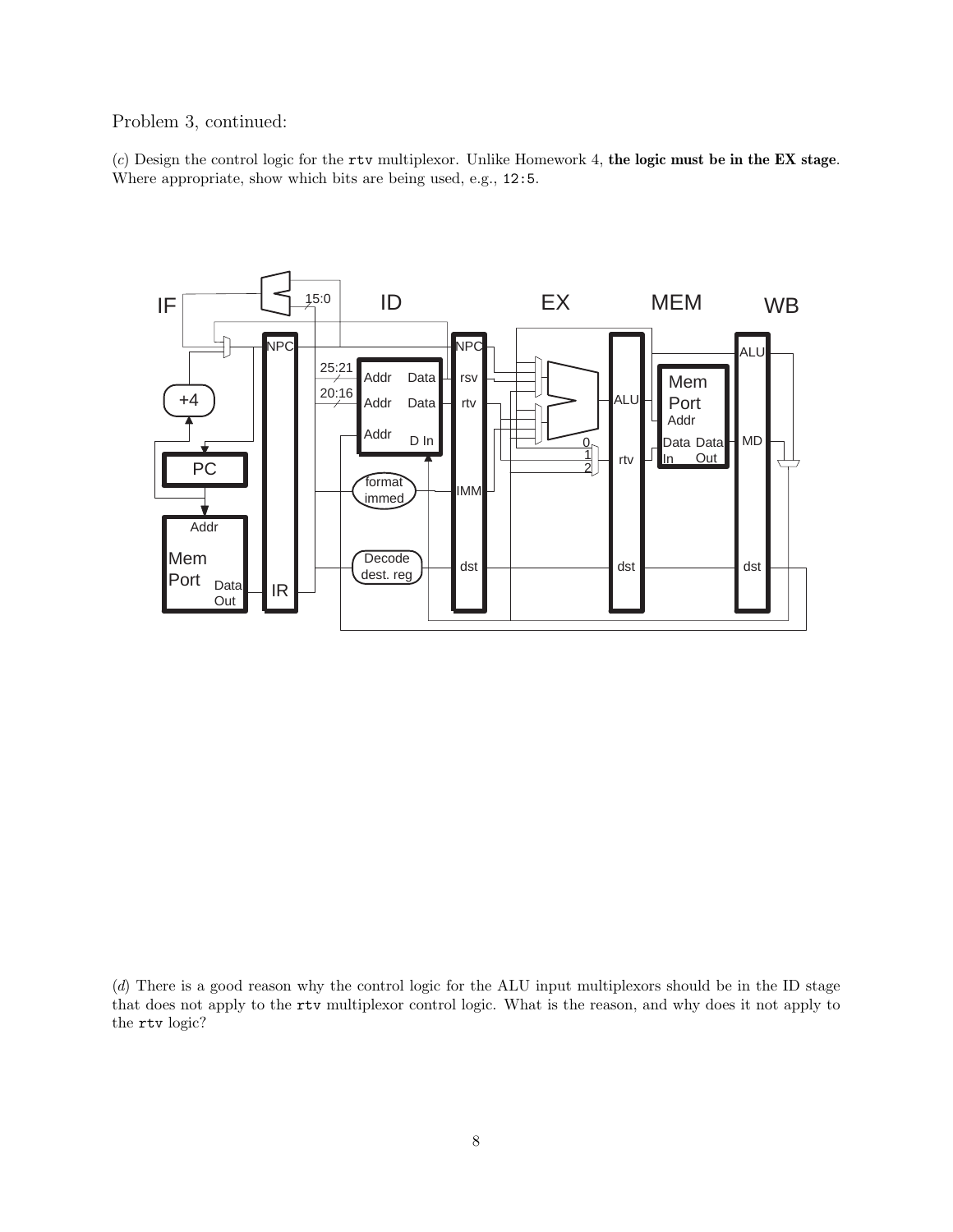Problem 4: (20 pts) The diagram below is for a 32-MiB ( $2^{25}$  bytes) cache with 512-byte ( $2^9$ -byte) lines on a system with 8-bit characters.

(*a*) Answer the following, formulæ are fine as long as they consist of grade-time constants.

Fill in the blanks in the diagram.



Show the address bit categorization. Label the sections appropriately. (Alignment, Index, Offset, Tag.)



Associativity:

Memory Needed to Implement (Indicate Unit!):

Show the bit categorization for a **fully associative** cache with the same capacity and line size. *Note: Emphasis not included in original exam.*

| Address: |  |  |
|----------|--|--|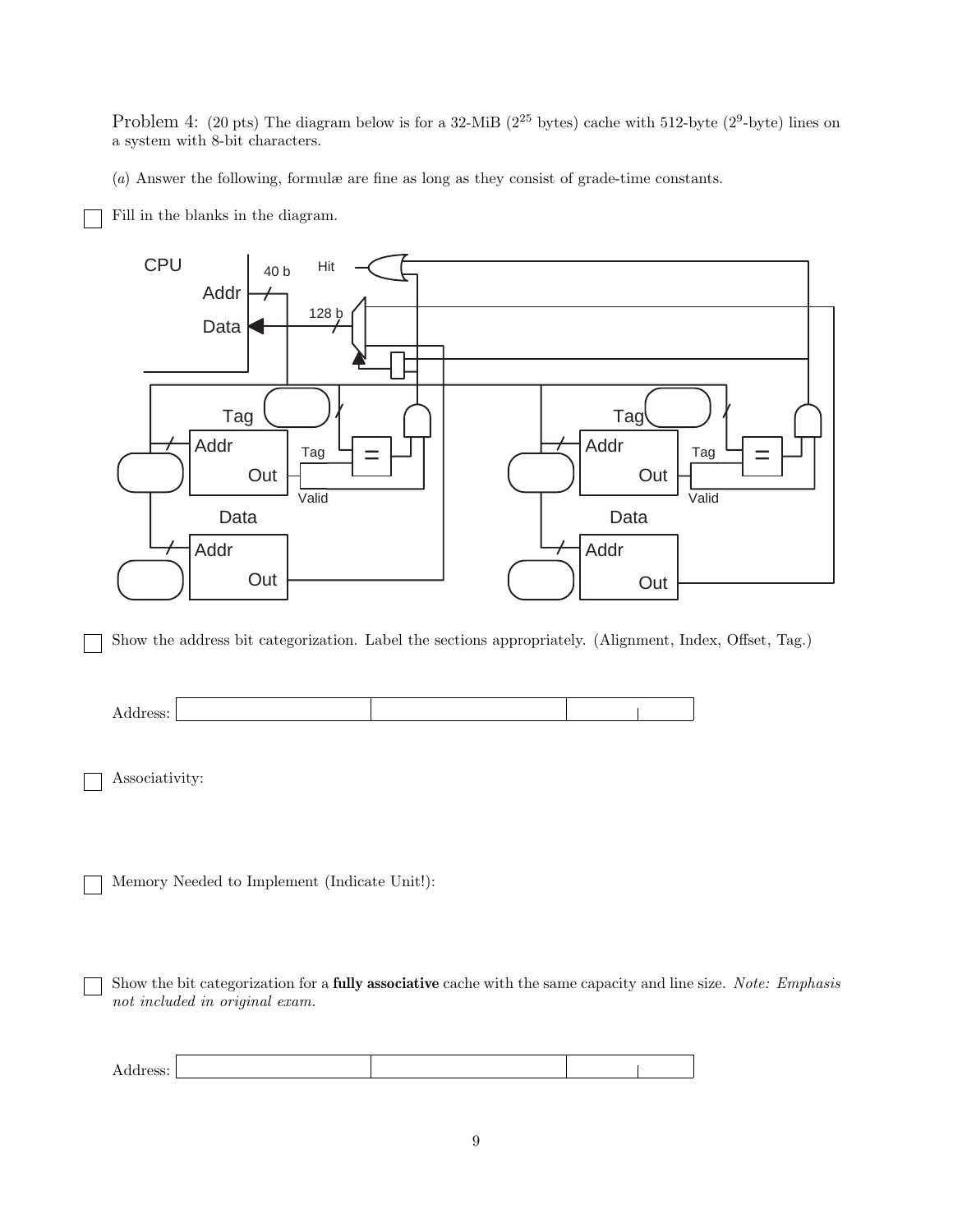Problem 4, continued:

(*b*) The code below runs on the cache from the previous part. When the code below starts running the cache is empty. Consider only accesses to the array and assume the cache is cold (empty) when the code starts.

```
char *a = 0x1000000; // sizeof(char) = 1 character
int sum, i, j;
int ILIMIT = 1024;
for(j=0; j<2; j++)
 for(i=0; i<ILIMIT; i++)
   sum += a[i];
```
What is the hit ratio for the program above?

(*c*) Find the hit ratio for the code below running on the cache from the first part. Consider only accesses to the arrays and assume the cache starts out cold. State any assumptions made.

```
char *a = 0x1000000; // sizeof(char) = 1 character
char *b = 0x2000000; // sizeof(char) = 1 character
char *c = 0x3000000; // sizeof(char) = 1 character
int sum, i, j;
int ILIMIT = 1024;
for(j=0; j<2; j++)for(i=0; i<ILIMIT; i++)
   sum + = a[i] + b[i] + c[i];
```
(*d*) Modify the addresses of a, b, and c to maximize hit ratio. Explain how the modified addresses improve hit ratio.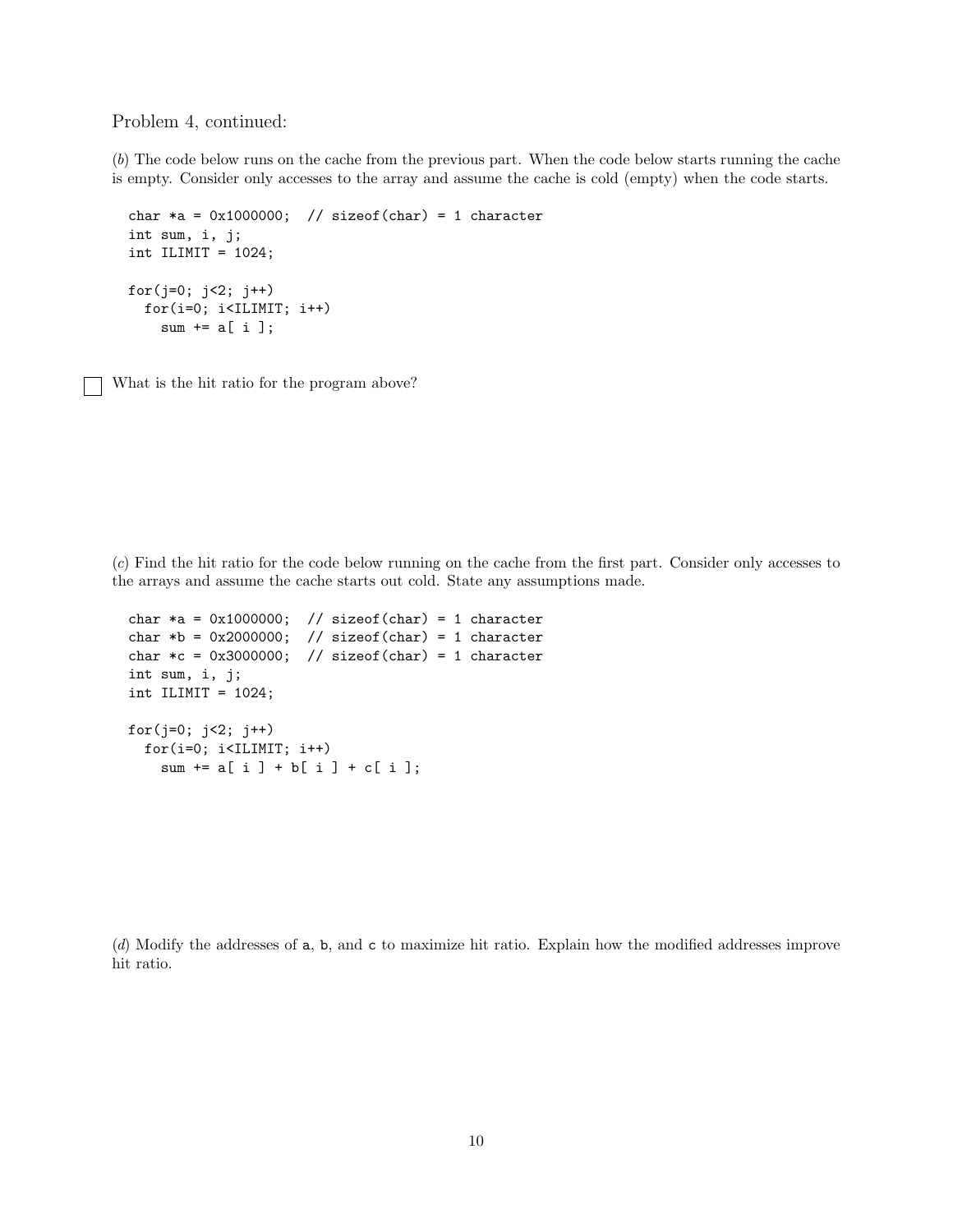Problem 5: (20 pts) Answer each question below.

 $\mathbf{I}$ 

(*a*) The diagram below shows the branch outcome patterns for two branches. # Loop contains only the branches shown. BIGLOOP: B1: 0x1000 beq \$t1, \$t2, SKIP1 N N N N T T N N N N T T N N N N T T ... B2: 0x1200 beq \$v0, \$v1, SKIP2 T T T T T T T T T T T T T T T T T ... 0x2010 j BIGLOOP

How accurately would branch B1 be predicted by a bimodal (one-level) branch predictor with a  $2^{14}$ -entry branch history table (BHT)?

What is the minimum size of the BHT for which the accuracy in the previous part is possible? Explain.

Why might it be pointless to perform branch prediction in the ID stage of the 1-way statically scheduled pipeline used in class?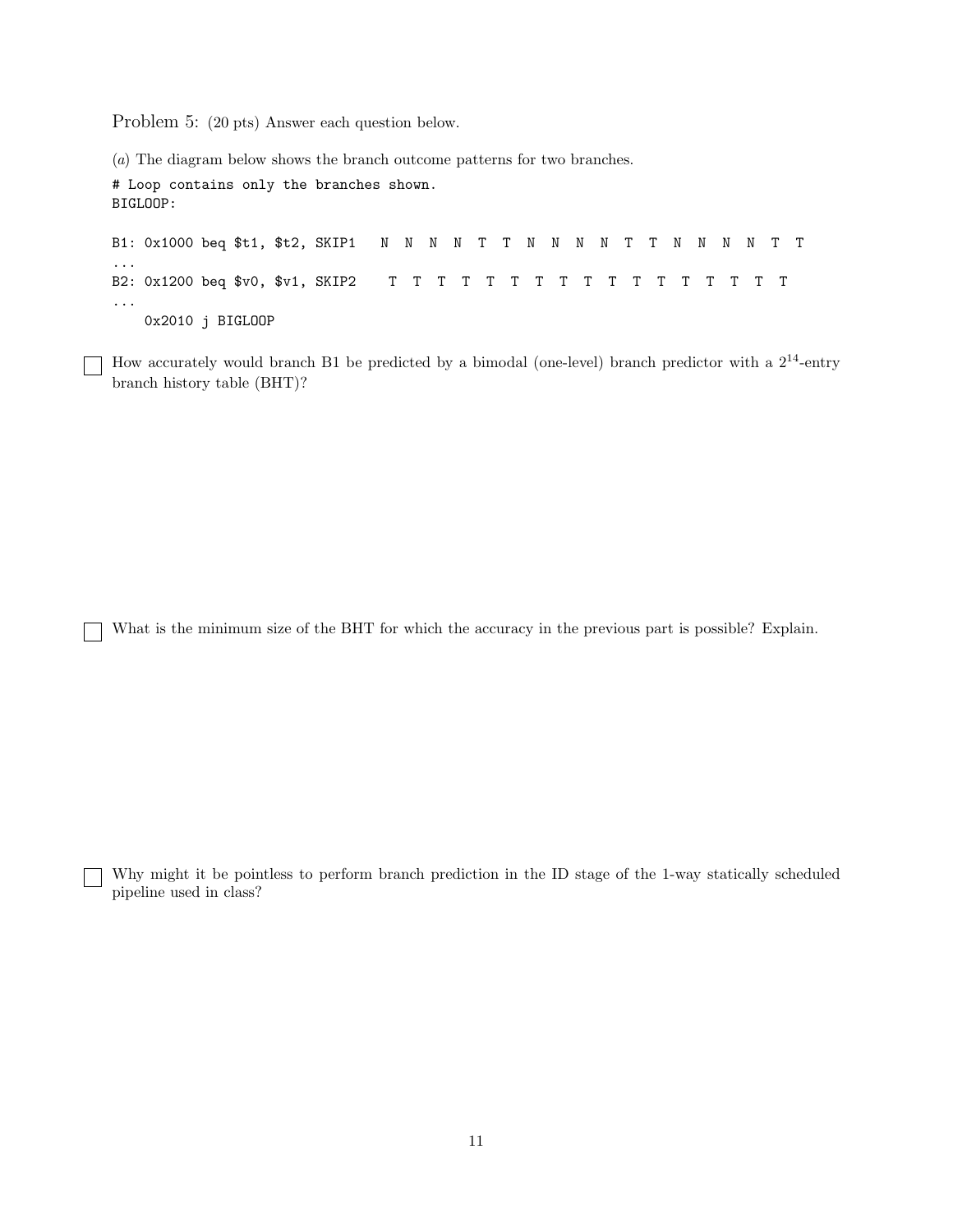(*b*) Answer the following questions about exception codes as defined for SPARC V8 and using the class terminology.

What is an exception code number (or trap type)? *Note: In the original exam the question was shorter: "What is an exception code?"*

How is it obtained for traps?

i

How is it obtained for hardware interrupts?

How is it obtained for exceptions?

How is it used to start the handler?